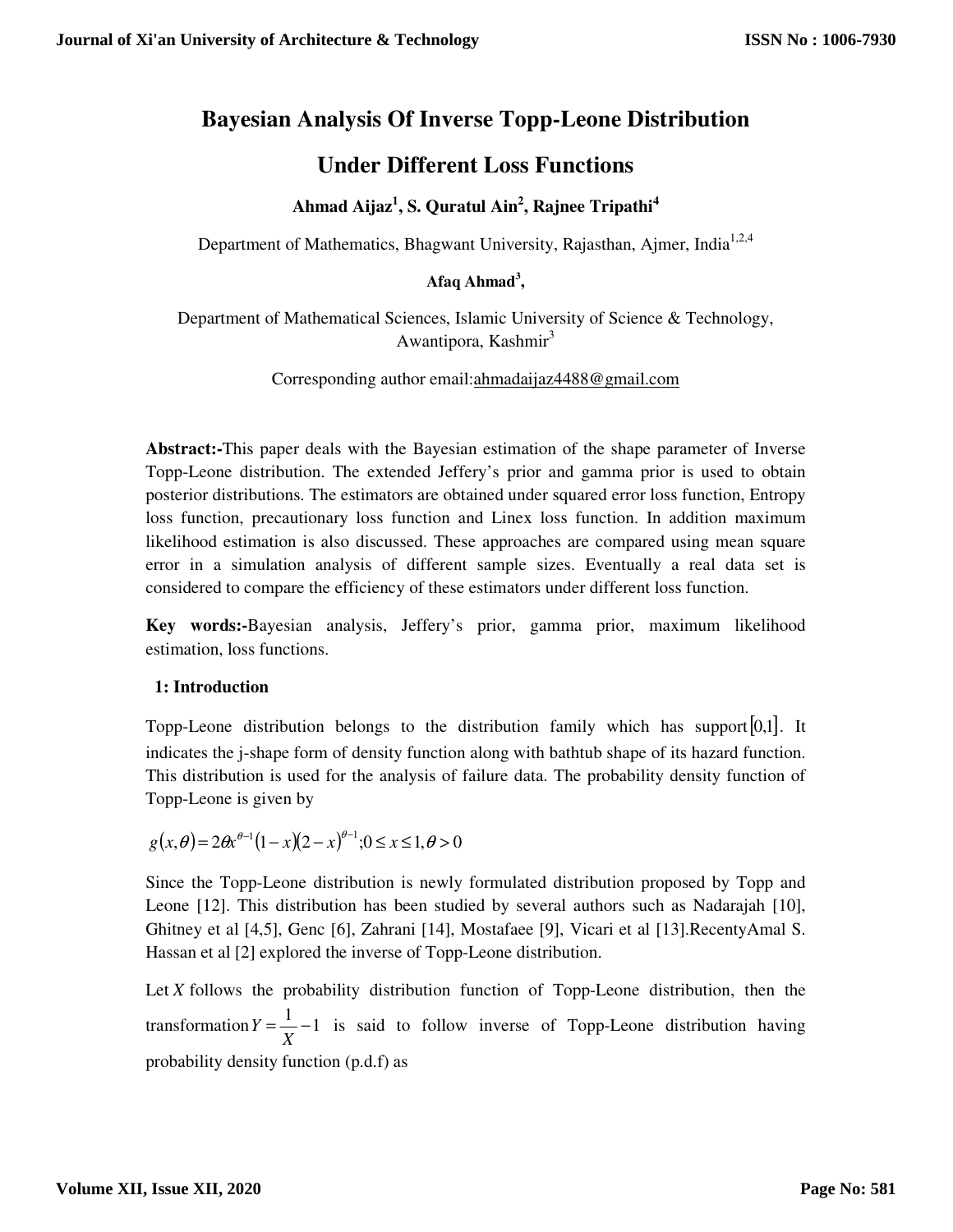$$
f(y,\theta) = 2\theta y \frac{(1+2y)^{\theta-1}}{(1+y)^{2\theta+1}}; y > 0, \theta > 0
$$
 (1.1)



Figure  $(1.1)$  illustrates some possible shapes of p.d.f for varying parameters

The corresponding cumulative distribution function (c.d.f) of  $(1.1)$  is given by

$$
F(y, \theta) = 1 - \left[ \frac{(1+2y)^{\theta}}{(1+y)^{2\theta}} \right]; y \ge 0, \theta > 0
$$
 (1.2)



Figure  $(1.2)$ illustrates some possible shapes of c.d.f for varying parameters

## **2: Maximum Likelihood Estimation**

Let  $y_1, y_2, \ldots, y_n$  be random samples from inverse Topp-Leone distribution given by (1.1), then the likelihood function becomes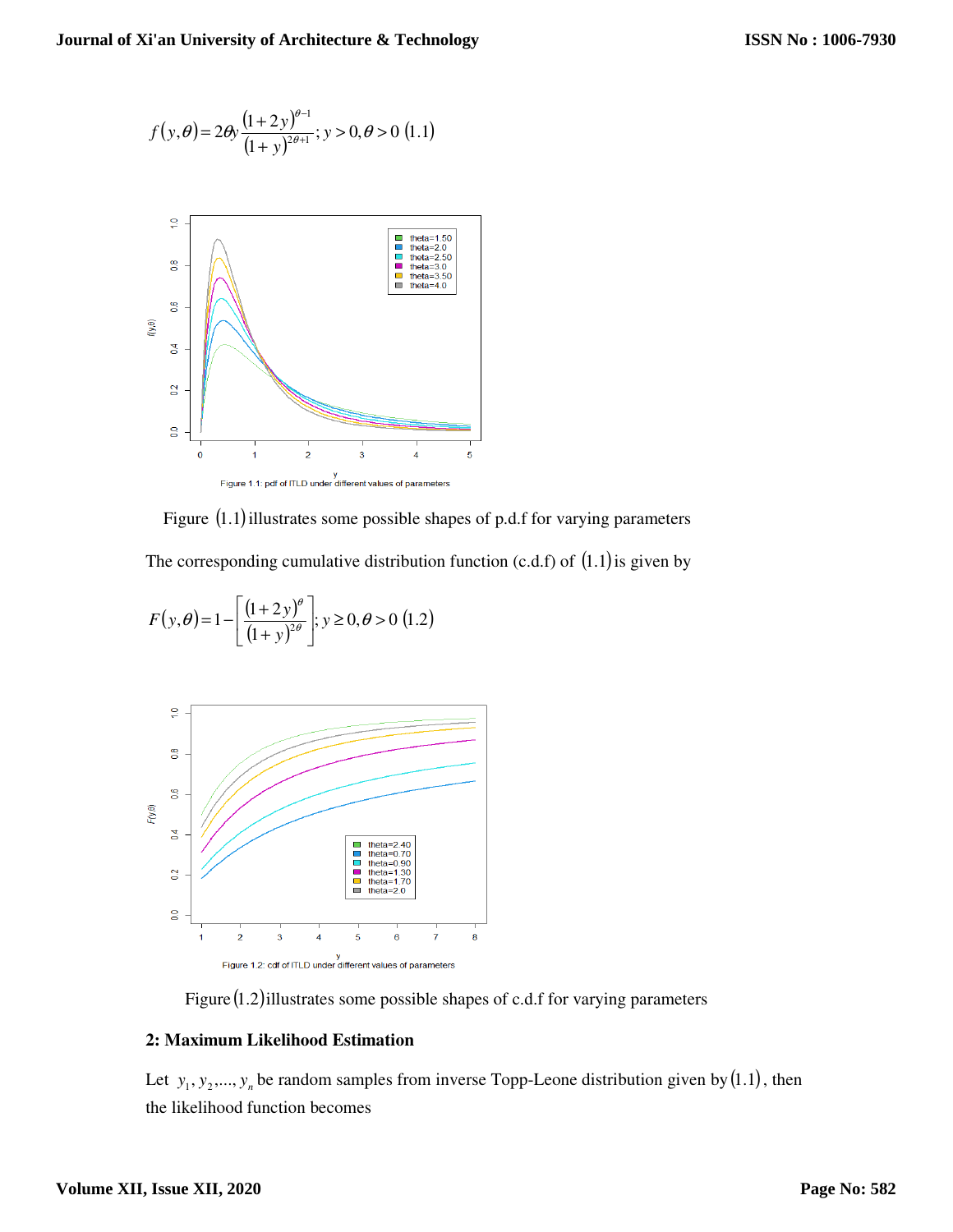$$
l = \prod_{i=1}^{n} f(y_i, \theta)
$$
  
= 
$$
\prod_{i=1}^{n} (2\theta) y_i (1 + y_i)^{-(2\theta+1)} (1 + 2y_i)^{\theta-1}
$$

The log-likelihood function is

$$
\log l = n \log 2 + n \log \theta + \sum_{i=1}^{n} \log y_i - (2\theta + 1) \sum_{i=1}^{n} \log (y_i + 1) + (\theta - 1) \sum_{i=1}^{n} \log (2y_i + 1)
$$

Differentiate w.r.t  $\theta$  we get

$$
\frac{\partial \log l}{\partial \theta} = \frac{n}{\theta} - 2 \sum_{i=1}^{n} \log(y_i + 1) + \sum_{i=1}^{n} \log(2y_i + 1)
$$
  
Solving  $\frac{\partial \log l}{\partial \theta} = 0$ , we get

$$
\hat{\theta} = \frac{n}{2\sum_{i=1}^{n} \log(y_i + 1) - \sum_{i=1}^{n} \log(2y_i + 1)}
$$

#### **3: Bayesian Estimation Of Inverse Topp-Leone Distribution**

The Bayesian estimation technology is a remarkable way of estimating the distribution model parameters. This calculation accounts for the subsequent (posterior) distribution of the life time distribution by considering prior knowledge.From Bayesian point of view there can't be put the lid on selecting prior(s) by considering one's prior(s) is more suitable than others. In case of meagre interpretative information about the unknown parameter it is preferable to select non informative prior. However, if one has sufficient information about the parameter(s) it is better to select informative prior. The aim of present study is to obtain a Bayesian estimation of parameter  $\theta$  of inverseTopp-Leone distribution by using extended Jeffrey's and gamma prior. In recent past years several research papers have been published in this direction.Afaq et al [1],studied estimation of parameters of two parameter exponentiated gamma distribution. Mudasir et al [8] studied the Bayesian estimation of weighted Erlang distribution. Raqab and Madi [11], studied Bayesian estimation for exponentiated Rayleigh distribution. Recently Ahmad et al [3], studied Bayesian estimation of inverse Ailamujia distribution used different loss functions.

## **3.1: Posterior Distribution Of Inverse Topp-Leone Distribution under The Assumption Of Extended Jeffrey's Prior**

Suppose  $y = (y_1, y_2, ..., y_n)$  denotes the n recorded values of (1.1). Then its likelihood function is given by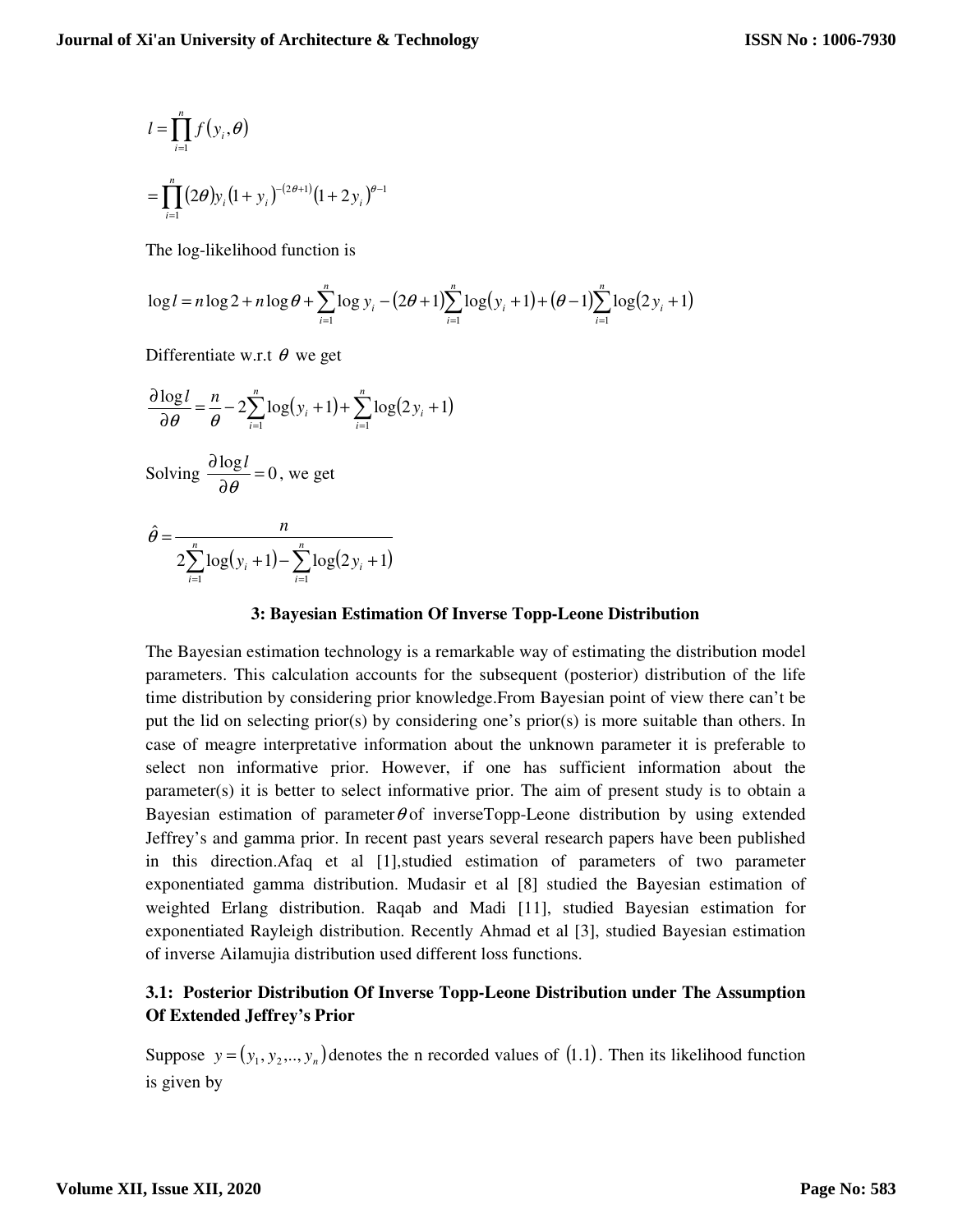$$
L(y|\theta) = \prod_{i=1}^{n} 2\theta \frac{y_i}{(y_{i+1})^2} \left[ \frac{2}{y_i + 1} - \frac{1}{(y_i + 1)^2} \right]^{\theta - 1}
$$
  
=  $2^n \theta^n \prod_{i=1}^{n} \frac{y_i}{(y_i + 1)^2} e^{-(\theta + 1) \sum_{i=1}^{n} -\log \left[ \frac{2}{y_i + 1} - \frac{1}{(y_i + 1)^2} \right]}$ 

We assume the prior distribution of  $\theta$  to be extended Jeffery's prior proposed by Al-Kutubi [7], is given by

$$
g(\theta) \propto [I(\theta)]^c, c \in R^+
$$

Where 
$$
[I(\theta)] = -nE\left[\frac{\partial^2 \log f(y, \theta)}{\partial^2 \theta}\right]
$$
 is the Fisher information matrix, for the distribution (1.1),  
 $g(\theta) = K\left[\frac{n}{\theta^2}\right]^c$ 

The posterior distribution of  $\theta$  under the assumption of extended Jeffrey's prior i.e  $g(\theta) \propto \frac{1}{\theta^{2c}}$  $(\theta) \propto \frac{1}{\theta^{2c}}$  is given by

$$
h(\theta|y) \propto L(y|\theta)g(\theta)
$$
  
\n
$$
\Rightarrow h(\theta|y) \propto 2^n \theta^n \prod_{i=1}^n \frac{y_i}{(y_i+1)^2} e^{- (\theta+1) \sum_{i=1}^n -\log \left[ \frac{2}{y_i+1} - \frac{1}{(y_i+1)^2} \right]} \frac{1}{\theta^{2c}}
$$
  
\n
$$
\Rightarrow h(\theta|y) \propto \prod_{i=1}^n 2^n \frac{y_i}{(y_i+1)^2} e^{\sum_{i=1}^n -\log \left[ \frac{2}{y_i+1} - \frac{1}{(y_i+1)^2} \right]} \theta^{n-2c} e^{-\theta \sum_{i=1}^n -\log \left[ \frac{2}{y_i+1} - \frac{1}{(y_i+1)^2} \right]}
$$
  
\n
$$
\Rightarrow h(\theta|y) \propto K \theta^{n-2c} e^{-\theta \sum_{i=1}^n -\log \left[ \frac{2}{y_i+1} - \frac{1}{(y_i+1)^2} \right]}
$$

Where K is independent of  $\theta$ 

$$
K^{-1} = \int_{0}^{\infty} \theta^{n-2c} e^{-\theta \sum_{i=1}^{n} -\log \left[\frac{2}{y_i+1} - \frac{1}{(y_i+1)^2}\right]} d\theta
$$

$$
K^{-1} = \frac{\Gamma(n - 2c + 1)}{\left\{ \sum_{i=1}^{n} -\log \left[ \frac{2}{y_i + 1} - \frac{1}{(y_i + 1)^2} \right] \right\}^{n - 2c + 1}}
$$

Therefore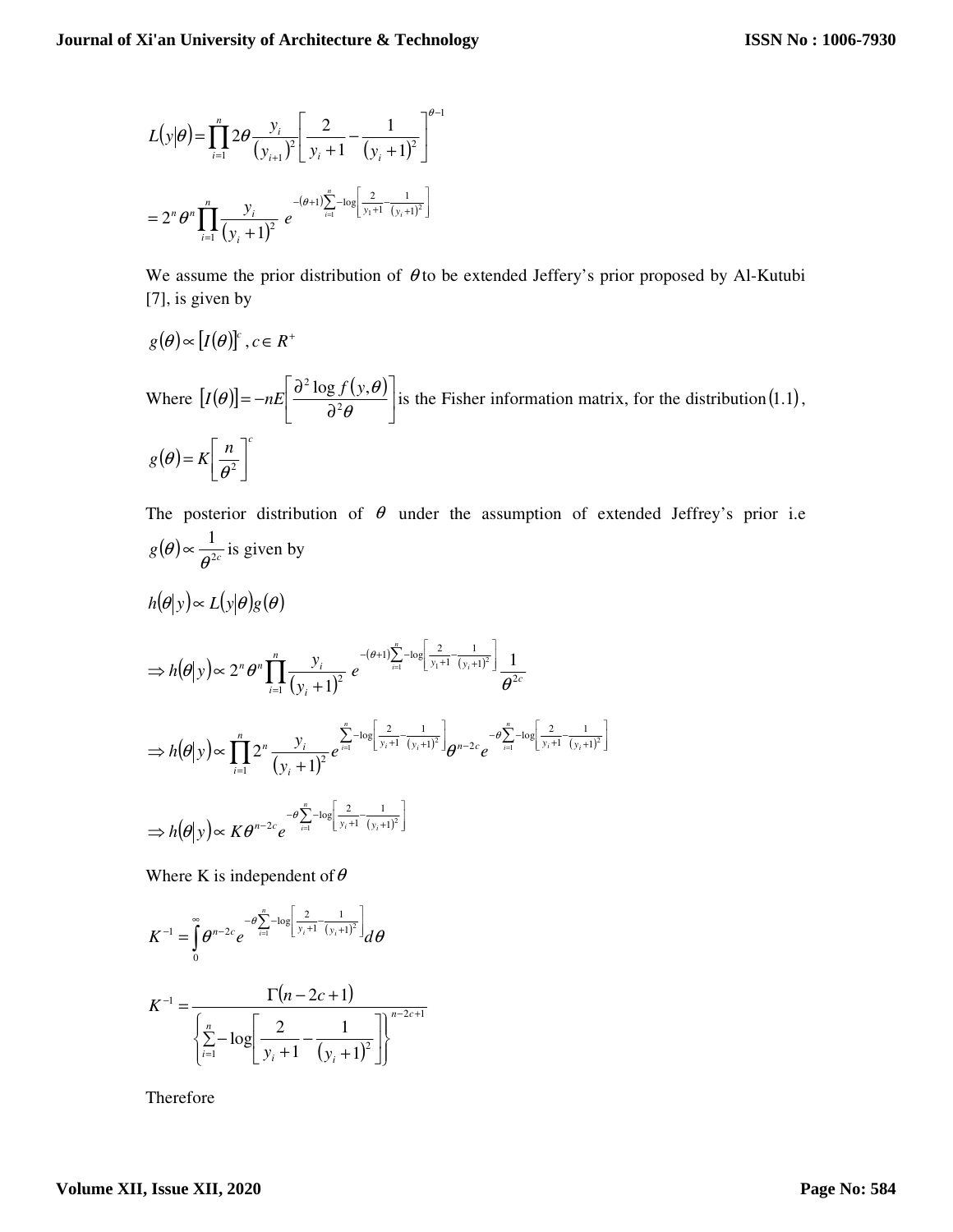$$
K = \frac{\left\{\sum_{i=1}^{n} -\log\left[\frac{2}{y_i+1} - \frac{1}{(y_i+1)^2}\right]\right\}^{n-2c+1}}{\Gamma(n-2c+1)}
$$

Hence the posterior distribution of  $\theta$  is given by

$$
h(\theta|y) = \frac{T^{n-2c+1}}{\Gamma(n-2c+1)} \theta^{n-2c} e^{-\theta T}
$$

Where 
$$
T = \sum_{i=1}^{n} -\log \left[ \frac{2}{y_i + 1} - \frac{1}{(y_i + 1)^2} \right]
$$

## **3.1.1: Estimation under square error loss function**

The squared error loss function is defined as  $l(\hat{\theta}, \theta) = c_1(\hat{\theta} - \theta)^2$  $l(\hat{\theta}, \theta) = c_1(\hat{\theta} - \theta)^2$  for some constant  $c_1$ . The risk function is given by

J

1

$$
R(\hat{\theta}, \theta) = E[t(\hat{\theta}, \theta)]
$$
  
\n
$$
= \int_{0}^{\infty} l(\hat{\theta}, \theta) h(\theta | y) d\theta
$$
  
\n
$$
= \int_{0}^{\infty} c_1(\hat{\theta} - \theta)^2 \frac{T^{n-2c+1}}{\Gamma(n-2c+1)} \theta^{n-2c} e^{-\theta T} d\theta
$$
  
\n
$$
= \frac{T^{n-2c+1}}{\Gamma(n-2c+1)} c_1 \int_{0}^{\infty} (\hat{\theta} - \theta)^2 \theta^{n-2c} e^{-\theta T} d\theta
$$
  
\n
$$
= \frac{T^{n-2c+1}}{\Gamma(n-2c+1)} c_1 \left[ \hat{\theta}^2 \int_{0}^{\infty} \theta^{n-2c} e^{-\theta T} d\theta + \int_{0}^{\infty} \theta^{n-2c+2} e^{-\theta T} d\theta - 2\hat{\theta} \int_{0}^{\infty} \theta^{n-2c+1} e^{-\theta T} d\theta \right]
$$

After solving the integral, we get

$$
= \frac{T^{n-2c+1}}{\Gamma(n-2c+1)} c \left[ \frac{\hat{\theta} \frac{\Gamma(n-2c+1)}{T^{n-2c+1}} + \frac{(n-2c+1)(n-2c+1)\Gamma(n-2c+1)}{T^{n-2c+2}}}{\frac{\sum_{i=1}^{n-2c+1} \hat{\theta}^2 + \frac{(n-2c+1)(n-2c+2)}{T^2} - 2\hat{\theta} \frac{(n-2c+1)}{T}}{T^2} - 2\hat{\theta} \frac{(n-2c+1)}{T} \right]
$$
  
\nNow solving  $\frac{\partial R(\hat{\theta}, \theta)}{\partial \hat{\theta}} = 0$ , we get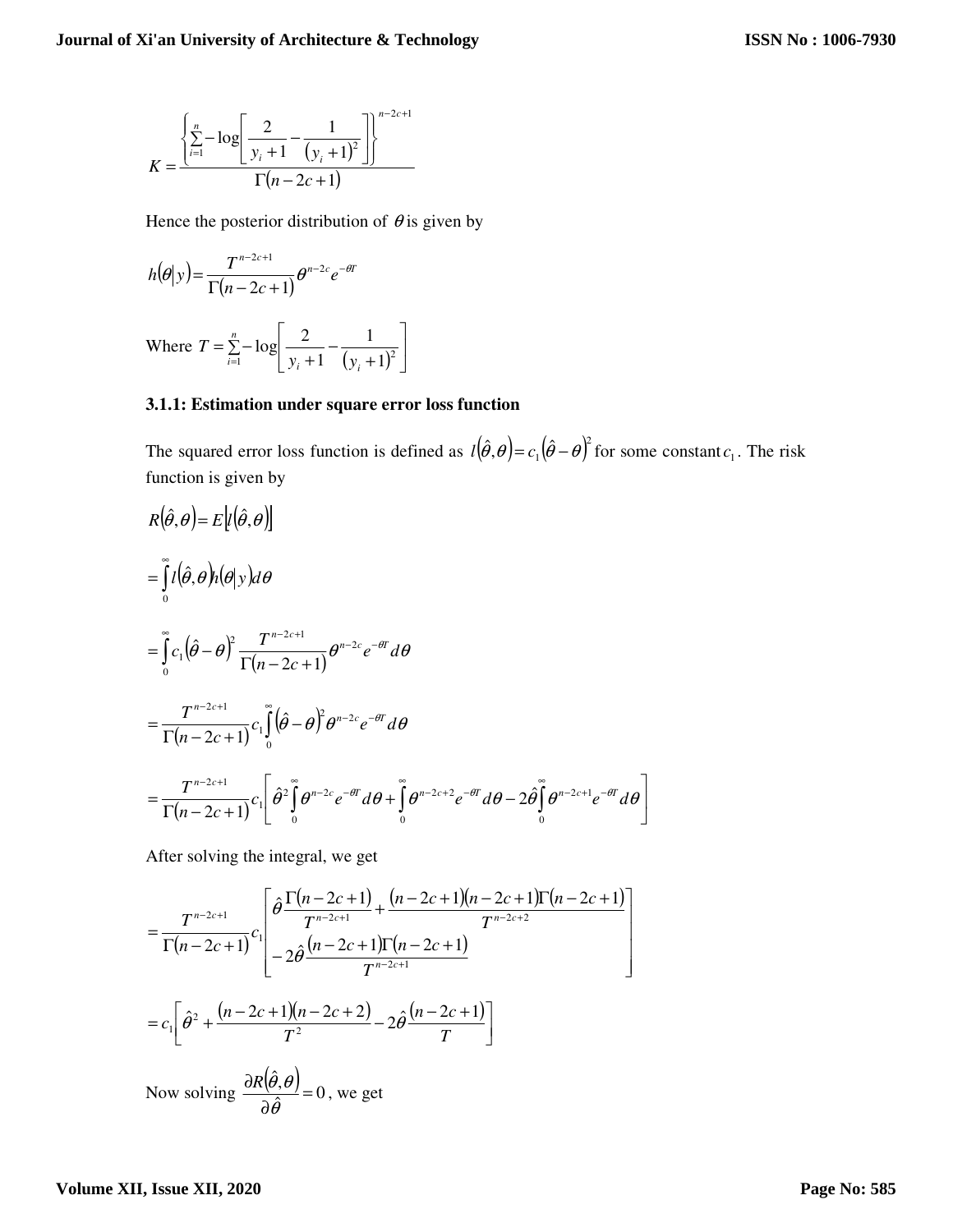$$
\hat{\theta}_s = \frac{(n - 2c + 1)}{T}
$$

Where  $T = \sum_{i=1}^{\infty} -\log \left[ \frac{2}{y_i + 1} - \frac{1}{(y_i + 1)^2} \right]$ 1  $\mathbf{r}$ L Γ + − +  $=\sum_{i=1}$  – *n*  $\sum_{i=1}^{\infty}$   $y_i + 1$   $(y_i$  $T = \sum_{i=1}^{n} -\log \left( \frac{2}{y_i+1} - \frac{1}{(y_i+1)^2} \right)$ 1 1  $log\left|-\frac{2}{2}\right|$ 

#### **3.1.2: Estimation under entropy loss function**

The entropy loss function is defined as  $l(\delta) = b[\delta - \log(\delta) - 1], b > 0, \delta = \frac{b}{\theta}$  $\delta = \frac{\hat{\theta}}{}$  $=\frac{6}{3}$ . The risk function is given by

$$
R(\hat{\theta}, \theta) = E[l(\delta)]
$$
  
\n
$$
= \int_{0}^{\infty} l(\delta)h(\theta|y)d\theta
$$
  
\n
$$
= \int_{0}^{\infty} b[\delta - \log(\delta) - 1]h(\theta|y)d\theta
$$
  
\n
$$
= b \frac{T^{n-2c+1}}{\Gamma(n-2c+1)} \int_{0}^{\infty} \left[ \frac{\hat{\theta}}{\theta} - \log\left(\frac{\hat{\theta}}{\theta}\right) - 1 \right] e^{n-2c} e^{-\theta T} d\theta
$$
  
\n
$$
= \frac{T^{n-2c+1}}{\Gamma(n-2c+1)} b \left[ \frac{\hat{\theta}}{\theta} \int_{0}^{\infty} \theta^{n-2c-1} e^{-\theta T} d\theta - \log(\hat{\theta}) \right]_{0}^{\infty} \theta^{n-2c} e^{-\theta T} d\theta + \int_{0}^{\infty} \log(\theta) e^{n-2c} e^{-\theta T} d\theta - \int_{0}^{\infty} \theta^{n-2c} e^{-\theta T} d\theta \right]
$$

After solving the integral, we get

$$
=b\frac{T^{n-2c+1}}{\Gamma(n-2c+1)}\left[\hat{\theta}\frac{\Gamma(n-2c)}{T^{n-2c}}-\log(\hat{\theta})\frac{\Gamma(n-2c+1)}{T^{n-2c+1}}+\frac{\Gamma'(n-2c+1)}{T^{n-2c+1}}-\frac{\Gamma(n-2c+1)}{T^{n-2c+1}}\right]
$$

$$
=b\left[\hat{\theta}\frac{T}{n-2c}-\log(\hat{\theta})+\psi'(n-2c+1)-1\right]
$$

Where  $\psi'$ . denotes the digamma function

Now solving 
$$
\frac{\partial R(\hat{\theta}, \theta)}{\partial \hat{\theta}} = 0
$$
, we get  

$$
\hat{\theta}_e = \frac{(n-2c)}{T}
$$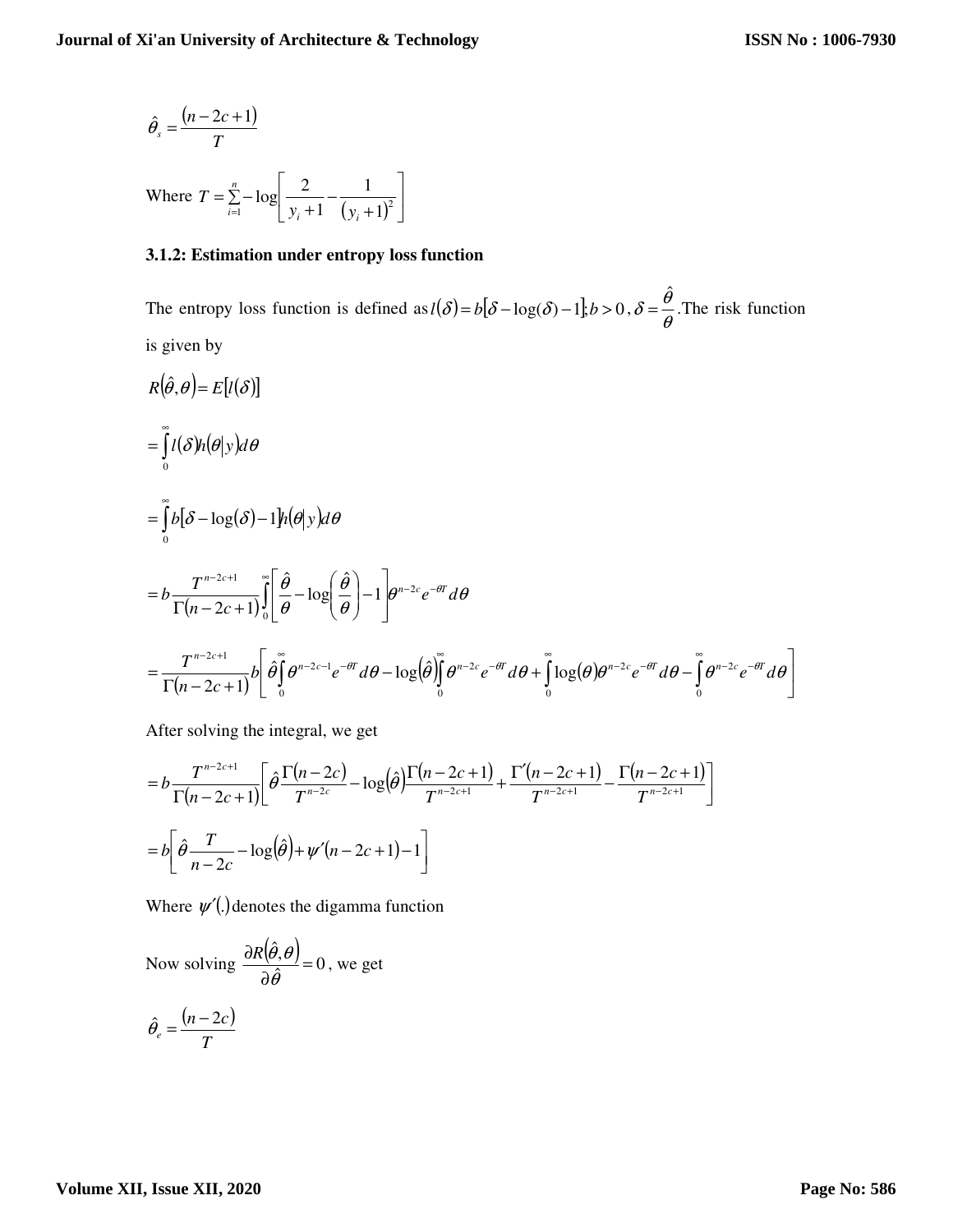Where 
$$
T = \sum_{i=1}^{n} -\log \left[ \frac{2}{y_i + 1} - \frac{1}{(y_i + 1)^2} \right]
$$

#### **3.1.3: Estimation under precautionary loss function**

The entropy loss function is defined as  $l(\hat{\theta}, \theta) = \frac{(\hat{\theta} - \theta)^T}{\hat{\theta}}$  $(\hat{\theta},\theta) = \frac{(\theta - \theta)}{\hat{\theta}}$ ˆ , ˆ  $l(\hat{\theta}, \theta) = \frac{(\hat{\theta} - \theta)^2}{\hat{\theta}}$ . The risk function is given by

$$
R(\hat{\theta}, \theta) = E[t(\hat{\theta}, \theta)]
$$
  
= 
$$
\int_{0}^{\infty} l(\hat{\theta}, \theta) h(\theta | y) d\theta
$$
  
= 
$$
\frac{T^{n-2c+1}}{\Gamma(n-2c+1)} \int_{0}^{\infty} \frac{(\hat{\theta} - \theta)^2}{\hat{\theta}} \theta^{n-2c} e^{-\theta T} d\theta
$$
  
= 
$$
\frac{T^{n-2c+1}}{\Gamma(n-2c+1)} \left[ \hat{\theta} \int_{0}^{\infty} \theta^{n-2c} e^{-\theta T} d\theta + \frac{1}{\hat{\theta}} \int_{0}^{\infty} \theta^{n-2c+2} e^{-\theta T} d\theta - 2 \int_{0}^{\infty} \theta^{n-2c+1} e^{-\theta T} d\theta \right]
$$

After solving the integral, we get

$$
= \left[\hat{\theta} + \frac{1}{\hat{\theta}} \frac{(n-2c+1)(n-2c+2)}{T^2} - \frac{2(n-2c+1)}{T}\right]
$$
  
Now solving  $\frac{\partial R(\hat{\theta}, \theta)}{\partial \hat{\theta}} = 0$ , we get  

$$
\hat{\theta}_p = \frac{[(n-2c+1)(n-2c+2)]_2^{\frac{1}{2}}}{T}
$$
  
Where  $T = \sum_{i=1}^n -\log \left[\frac{2}{y_i+1} - \frac{1}{(y_i+1)^2}\right]$ 

#### **3.1.4: Estimation under linex loss function**

The linex loss function is defined as  $l(\hat{\theta}, \theta) = \exp{\phi_1(\hat{\theta} - \theta)} - b_1(\hat{\theta} - \theta) - 1$ . The risk function is given by

$$
R(\hat{\theta}, \theta) = E[\hat{\theta}, \theta]
$$

$$
= \int_{0}^{\infty} \hat{l}(\hat{\theta}, \theta) h(\theta | y) d\theta
$$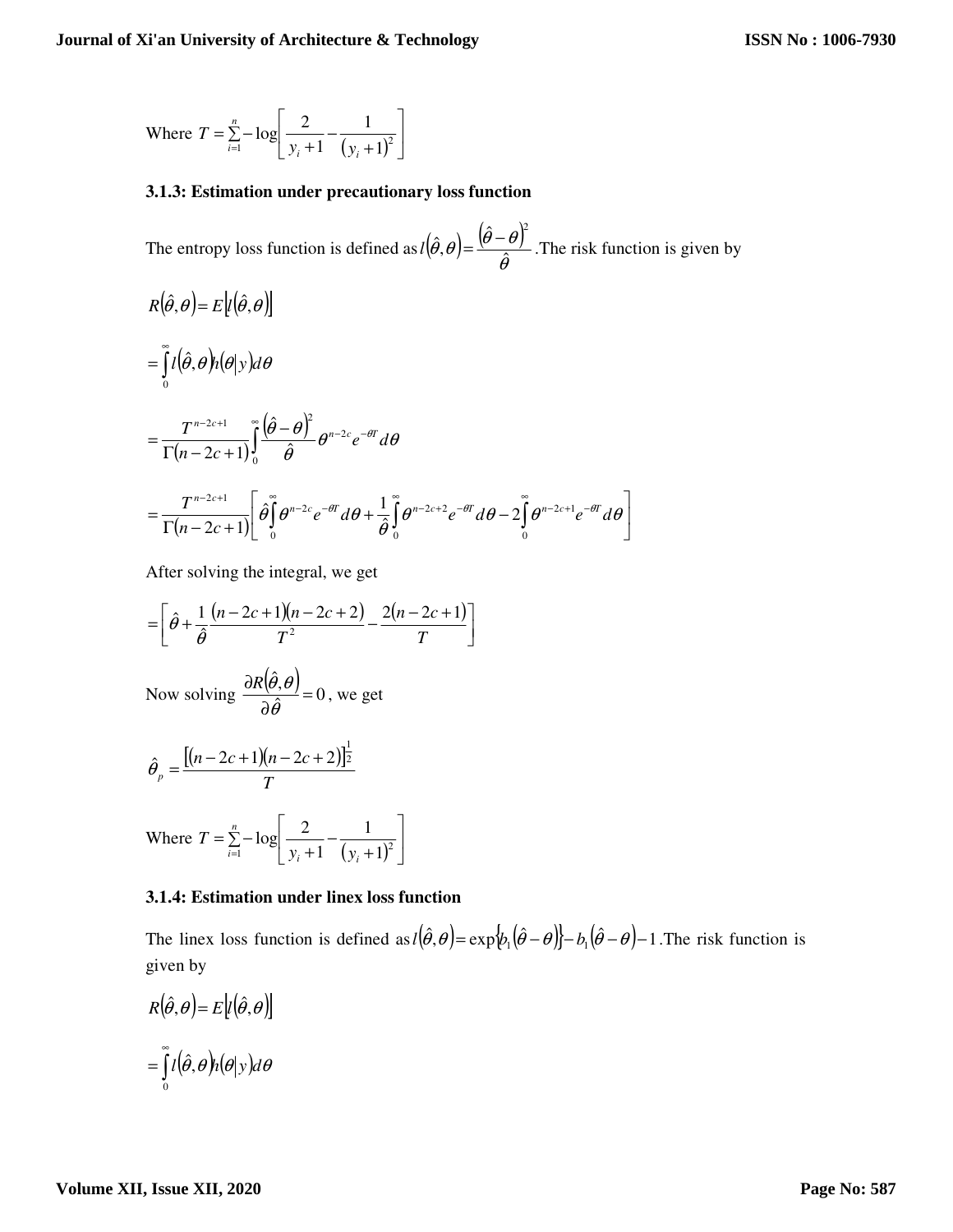$$
= \frac{T^{n-2c+1}}{\Gamma(n-2c+1)} \int_{0}^{\infty} \left[ exp\left\{b_1(\hat{\theta}-\theta)\right\} - b_1(\hat{\theta}-\theta) - 1 \right] e^{n-2c} e^{-\theta T} d\theta
$$
  

$$
= \frac{T^{n-2c+1}}{\Gamma(n-2c+1)} \left[ e^{b_1\hat{\theta}} \int_{0}^{\infty} \theta^{n-2c} e^{-\theta(b_1+T)} d\theta - b_1 \hat{\theta} \int_{0}^{\infty} \theta^{n-2c} e^{-\theta T} d\theta + b_1 \int_{0}^{\infty} \theta^{n-2c+1} e^{-\theta T} d\theta - \int_{0}^{\infty} \theta^{n-2c} e^{-\theta T} d\theta \right]
$$

After solving the integral, we get

$$
= \left[ e^{b_1 \theta} \left( \frac{T}{b_1 + T} \right) - b_1 \hat{\theta} + \frac{b_1 \left( n - 2c + 1 \right)}{T} - 1 \right]
$$

Now solving  $\frac{\partial R(\hat{\theta}, \theta)}{\partial \hat{\theta}} = 0$ , ˆ = ∂ ∂ θ  $\frac{R(\theta,\theta)}{2\hat{s}}=0$ , we get

$$
\hat{\theta}_l = \frac{(n-2c+1)}{b_1} \log \left( \frac{b_1 + T}{T} \right)
$$

Where  $T = \sum_{i=1}^{\infty} -\log \left[ \frac{2}{y_i + 1} - \frac{1}{(y_i + 1)^2} \right]$ 1  $\mathbf{r}$ L Γ + − +  $=\sum_{i=1}$  – *n*  $\sum_{i=1}^{\infty}$   $y_i + 1$   $(y_i$  $T = \sum_{i=1}^{n} -\log \left| \frac{2}{y_i+1} - \frac{1}{(y_i+1)^2} \right|$ 1 1  $log\left|-\frac{2}{2}\right|$ 

### **4.1: Posterior Distribution Of Inverse Topp-Leone Distribution under The Assumption Of Gamma Prior**

Suppose  $y = (y_1, y_2, ..., y_n)$  denotes the n recorded values of (1.1). Then its likelihood function is given by

$$
L(y|\theta) = \prod_{i=1}^{n} 2\theta \frac{y_i}{(y_{i+1})^2} \left[ \frac{2}{y_i + 1} - \frac{1}{(y_i + 1)^2} \right]^{\theta - 1}
$$
  
=  $2^n \theta^n \prod_{i=1}^{n} \frac{y_i}{(y_i + 1)^2} e^{-(\theta + 1) \sum_{i=1}^{n} -\log \left[ \frac{2}{y_i + 1} - \frac{1}{(y_i + 1)^2} \right]}$ 

We assume the prior distribution of  $\theta$  to be gamma prior

The posterior distribution of  $\theta$  under the assumption of gamma prior i.e  $g(\theta) \propto \frac{a^b}{\Gamma(b)} \theta^{b-1} e^{-a\theta}$ *e b*  $g(\theta) \propto \frac{a^b}{\Gamma(b)} \theta^{b-1} e^{-\theta}$ Γ  $\propto \frac{u}{\Gamma(1)} \theta^{b-1}$ 

is given by

$$
h(\theta|y) \propto L(y|\theta)g(\theta)
$$
  
\n
$$
\Rightarrow h(\theta|y) \propto 2^n \theta^n \prod_{i=1}^n \frac{y_i}{(y_i+1)^2} e^{-(\theta+1)\sum_{i=1}^n -\log \left[\frac{2}{y_i+1} - \frac{1}{(y_i+1)^2}\right]} \frac{a^b}{\Gamma(b)} \theta^{b-1} e^{-a\theta}
$$

#### **Volume XII, Issue XII, 2020**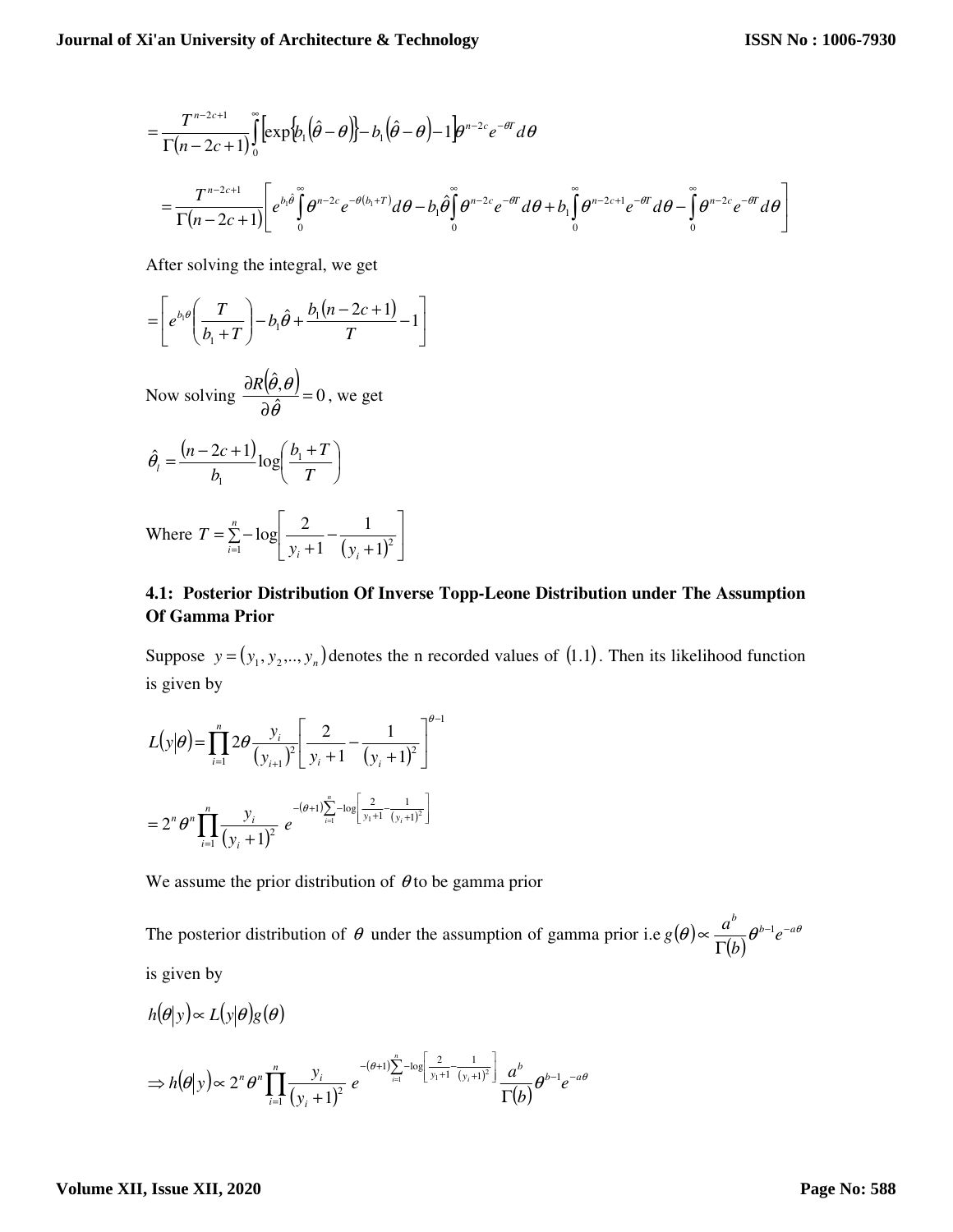$$
\Rightarrow h(\theta|y) \propto \prod_{i=1}^{n} 2^{n} \frac{y_{i}}{(y_{i}+1)^{2}} e^{\sum_{i=1}^{n} -\log \left[\frac{2}{y_{i}+1} - \frac{1}{(y_{i}+1)^{2}}\right]} \frac{a^{b}}{\Gamma(b)} \theta^{n+b-1} e^{-\theta \left(a + \sum_{i=1}^{n} -\log \left[\frac{2}{y_{i}+1} - \frac{1}{(y_{i}+1)^{2}}\right]\right)}
$$
  

$$
\Rightarrow h(\theta|y) \propto K \theta^{n+b-1} e^{-\theta \left(a + \sum_{i=1}^{n} -\log \left[\frac{2}{y_{i}+1} - \frac{1}{(y_{i}+1)^{2}}\right]\right)}
$$

Where K is independent of  $\theta$ 

$$
K^{-1} = \int_{0}^{\infty} \theta^{n+b-1} e^{-\theta \left(a + \sum_{i=1}^{n} -\log \left[\frac{2}{y_i+1} - \frac{1}{(y_i+1)^2}\right]\right)} d\theta
$$

$$
K^{-1} = \frac{\Gamma(n+b)}{\left\{a + \sum_{i=1}^{n} -\log\left[\frac{2}{y_i+1} - \frac{1}{(y_i+1)^2}\right]\right\}^{n+b}}
$$

Therefore

$$
K = \frac{\left\{a + \sum_{i=1}^{n} -\log\left[\frac{2}{y_i + 1} - \frac{1}{(y_i + 1)^2}\right]\right\}^{n+b}}{\Gamma(n+b)}
$$

Hence the posterior distribution of  $\theta$  is given by

$$
h(\theta|y) = \frac{(a+T)^{n+b}}{\Gamma(n+b)} \theta^{n+b-1} e^{-(a+T)\theta}
$$

Where  $T = \sum_{i=1}^{\infty} -\log \left[ \frac{2}{y_i + 1} - \frac{1}{(y_i + 1)^2} \right]$ 1  $\mathbf{r}$ L Г + − +  $=\sum_{i=1}$ *n*  $\sum_{i=1}^{\infty}$   $y_i + 1$   $(y_i$  $T = \sum_{i=1}^{n} -\log \left( \frac{2}{y_i+1} - \frac{1}{(y_i+1)^2} \right)$ 1 1  $log^{-2}$ 

#### **4.1.1: Estimation under square error loss function**

The squared error loss function is defined as  $l(\hat{\theta}, \theta) = c_1(\hat{\theta} - \theta)^2$  $l(\hat{\theta}, \theta) = c_1(\hat{\theta} - \theta)^2$  for some constant  $c_1$ . The risk function is given by

$$
R(\hat{\theta}, \theta) = E[t(\hat{\theta}, \theta)]
$$
  
= 
$$
\int_{0}^{\infty} t(\hat{\theta}, \theta) h(\theta | y) d\theta
$$
  
= 
$$
c_1 \frac{(a+T)^{n+b}}{\Gamma(n+b)} \int_{0}^{\infty} (\hat{\theta} - \theta)^2 \theta^{n+b-1} e^{-(a+T)\theta} d\theta
$$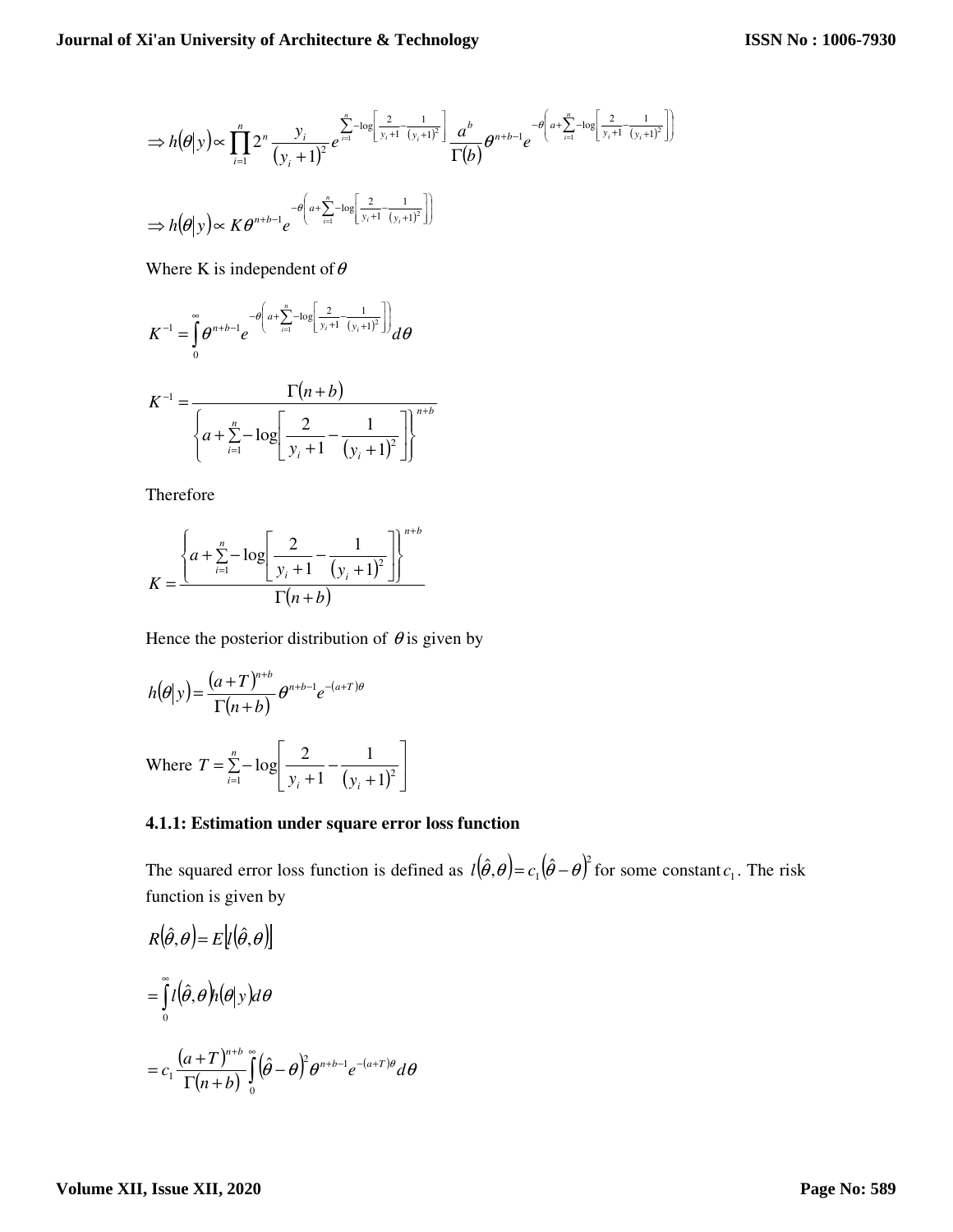$$
=c_1\frac{(a+T)^{n+b}}{\Gamma(n+b)}\left\{\hat{\theta}^2\int\limits_0^\infty\theta^{n+b-1}e^{-(a+T)\theta}d\theta+\int\limits_0^\infty\theta^{n+b+1}e^{-(a+T)\theta}d\theta-2\hat{\theta}\int\limits_0^\infty\theta^{n+b}e^{-(a+T)\theta}d\theta\right\}
$$

After solving the integral, we get

$$
=c_1\left\{\hat{\theta}^2+\frac{(n+b)(n+b+1)}{(a+T)^2}-2\hat{\theta}\frac{(n+b)}{a+T}\right\}
$$

Now solving 
$$
\frac{\partial R(\hat{\theta}, \theta)}{\partial \hat{\theta}} = 0
$$
, we get

$$
\hat{\theta}_s = \frac{n+b}{a+T}
$$

Where 
$$
T = \sum_{i=1}^{n} -\log \left[ \frac{2}{y_i + 1} - \frac{1}{(y_i + 1)^2} \right]
$$

#### **4.1.2: Estimation under entropy loss function**

The entropy loss function is defined as  $l(\delta) = b[\delta - \log(\delta) - 1], b > 0, \delta = \frac{b}{\theta}$  $\delta = \frac{\hat{\theta}}{}$  $=\frac{6}{3}$ . The risk function is given by

$$
R(\hat{\theta}, \theta) = E[l(\delta)]
$$
  
\n
$$
= \int_{0}^{\infty} l(\delta)h(\theta|y)d\theta
$$
  
\n
$$
= \int_{0}^{\infty} b[\delta - \log(\delta) - 1]h(\theta|y)d\theta
$$
  
\n
$$
= b \frac{(a+T)^{n+b}}{\Gamma(n+b)} \int_{0}^{\infty} \left[\frac{\hat{\theta}}{\theta} - \log\left(\frac{\hat{\theta}}{\theta}\right) - 1\right] e^{n+b-1} e^{-(a+T)\theta} d\theta
$$
  
\n
$$
= b \frac{(a+T)^{n+b}}{\Gamma(n+b)} \left\{\hat{\theta}\int_{0}^{\infty} \theta^{n+b-2} e^{-(a+T)\theta} d\theta - \log \hat{\theta}\int_{0}^{\infty} \theta^{n+b-1} e^{-(a+T)\theta} d\theta + \int_{0}^{\infty} \log(\theta) e^{n+b-1} e^{-(a+T)\theta} d\theta - \int_{0}^{\infty} \theta^{n+b-1} e^{-(a+T)\theta} d\theta \right\}
$$

After solving the integral, we get

$$
=b\left\{\hat{\theta}\frac{(a+T)}{(n+b-1)}-\log\hat{\theta}+\psi'(n+b)-1\right\}
$$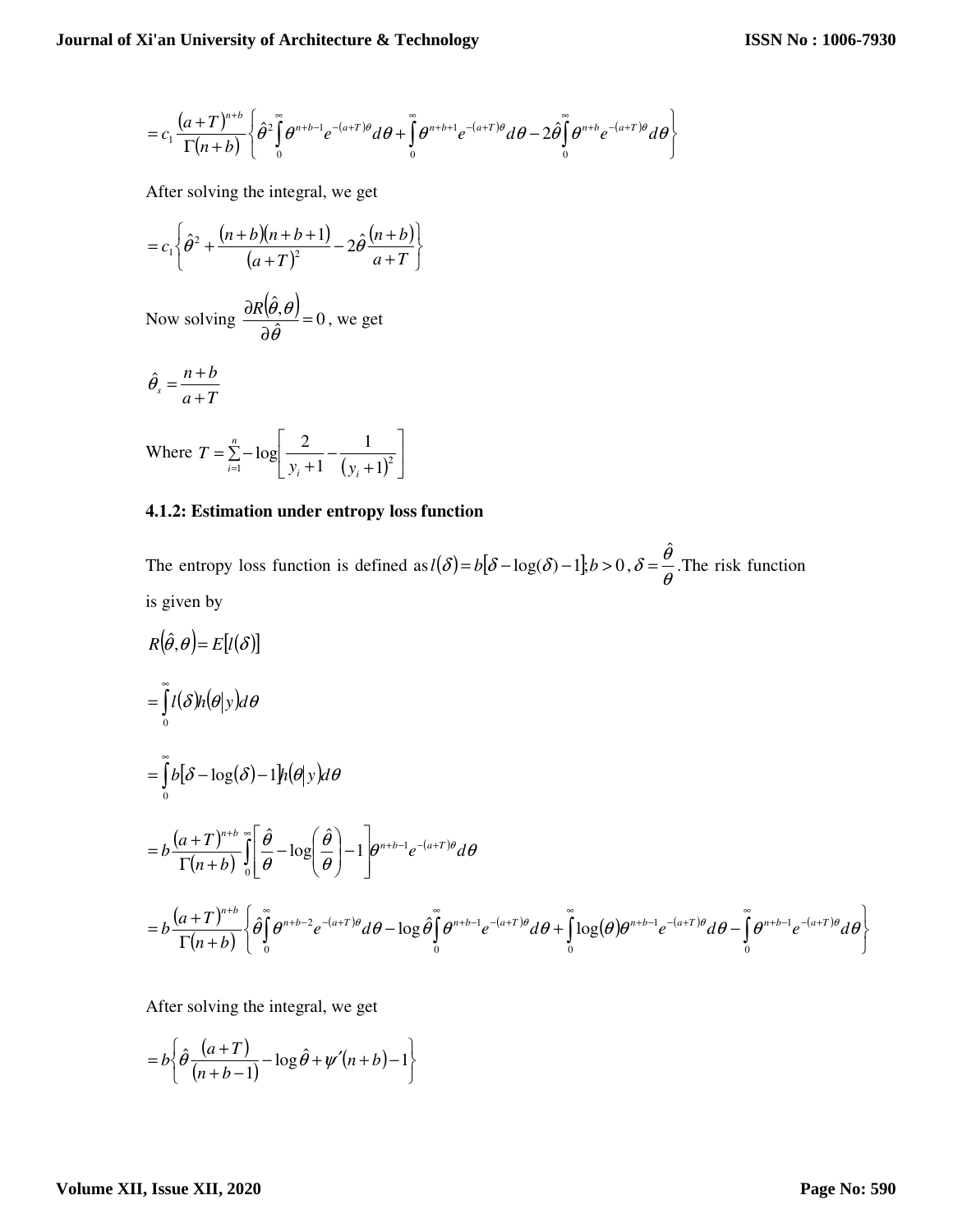Where  $\psi'(.)$  denotes the digamma function

Now solving 
$$
\frac{\partial R(\hat{\theta}, \theta)}{\partial \hat{\theta}} = 0
$$
, we get

$$
\hat{\theta}_e = \frac{n+b-1}{a+T}
$$

Where  $T = \sum_{i=1}^{\infty} -\log \left[ \frac{2}{y_i + 1} - \frac{1}{(y_i + 1)^2} \right]$ 1  $\mathbf{r}$ L Γ + − +  $=\sum_{i=1}$  *n*  $\sum_{i=1}^{\infty}$   $y_i + 1$   $(y_i$  $T = \sum_{i=1}^{ } -\log \left| \frac{2}{y_i+1} - \frac{1}{(y_i+1)^2} \right|$ 1 1  $log\left|-\frac{2}{2}\right|$ 

#### **4.1.3: Estimation under precautionary loss function**

The entropy loss function is defined as  $l(\hat{\theta}, \theta) = \frac{(\theta - \theta)^T}{\hat{\theta}}$  $(\hat{\theta}, \theta) = \frac{(\theta - \theta)}{\hat{\theta}}$ ˆ  $\hat{\boldsymbol{\beta}},$  $l(\hat{\theta}, \theta) = \frac{(\hat{\theta} - \theta)^2}{\hat{\theta}}$ . The risk function is given by

$$
R(\hat{\theta}, \theta) = E[\hat{l}(\hat{\theta}, \theta)]
$$
  
= 
$$
\int_{0}^{\infty} \hat{l}(\hat{\theta}, \theta) h(\theta | y) d\theta
$$
  
= 
$$
\frac{(a+T)^{n+b}}{\Gamma(n+b)} \int_{0}^{\infty} \frac{(\hat{\theta} - \theta)^{2}}{\hat{\theta}} \theta^{n+b-1} e^{-(a+T)\theta} d\theta
$$
  
= 
$$
\frac{(a+T)^{n+b}}{\Gamma(n+b)} \left\{\hat{\theta} \int_{0}^{\infty} \theta^{n+b-1} e^{-(a+T)\theta} d\theta + \frac{1}{\hat{\theta}} \int_{0}^{\infty} \theta^{n+b+1} e^{-(a+T)\theta} d\theta - 2 \int_{0}^{\infty} \theta^{n+b} e^{-(a+T)\theta} d\theta \right\}
$$

After solving the integral, we get

$$
= \left\{\hat{\theta} + \frac{1}{\hat{\theta}} \frac{(n+b)(n+b+1)}{(a+T)^2} - 2 \frac{(n+b)}{(a+T)}\right\}
$$

Now solving  $\frac{\partial R(\hat{\theta},\theta)}{\partial \hat{\theta}} = 0$ , ˆ = ∂ ∂ θ  $\frac{R(\theta,\theta)}{2\hat{s}}=0$ , we get

$$
\hat{\theta}_p = \frac{[(n+b)(n+b+1)]^{\frac{1}{2}}}{a+T}
$$

Where  $T = \sum_{i=1}^{\infty} -\log \left[ \frac{2}{y_i + 1} - \frac{1}{(y_i + 1)^2} \right]$ 1  $\mathbf{r}$ L Γ + − +  $=\sum_{i=1}$  – *n*  $\sum_{i=1}^{\infty}$   $y_i + 1$   $(y_i$  $T = \sum_{i=1}^{n} -\log \left( \frac{2}{y_i+1} - \frac{1}{(y_i+1)^2} \right)$ 1 1  $log\left|-\frac{2}{2}\right|$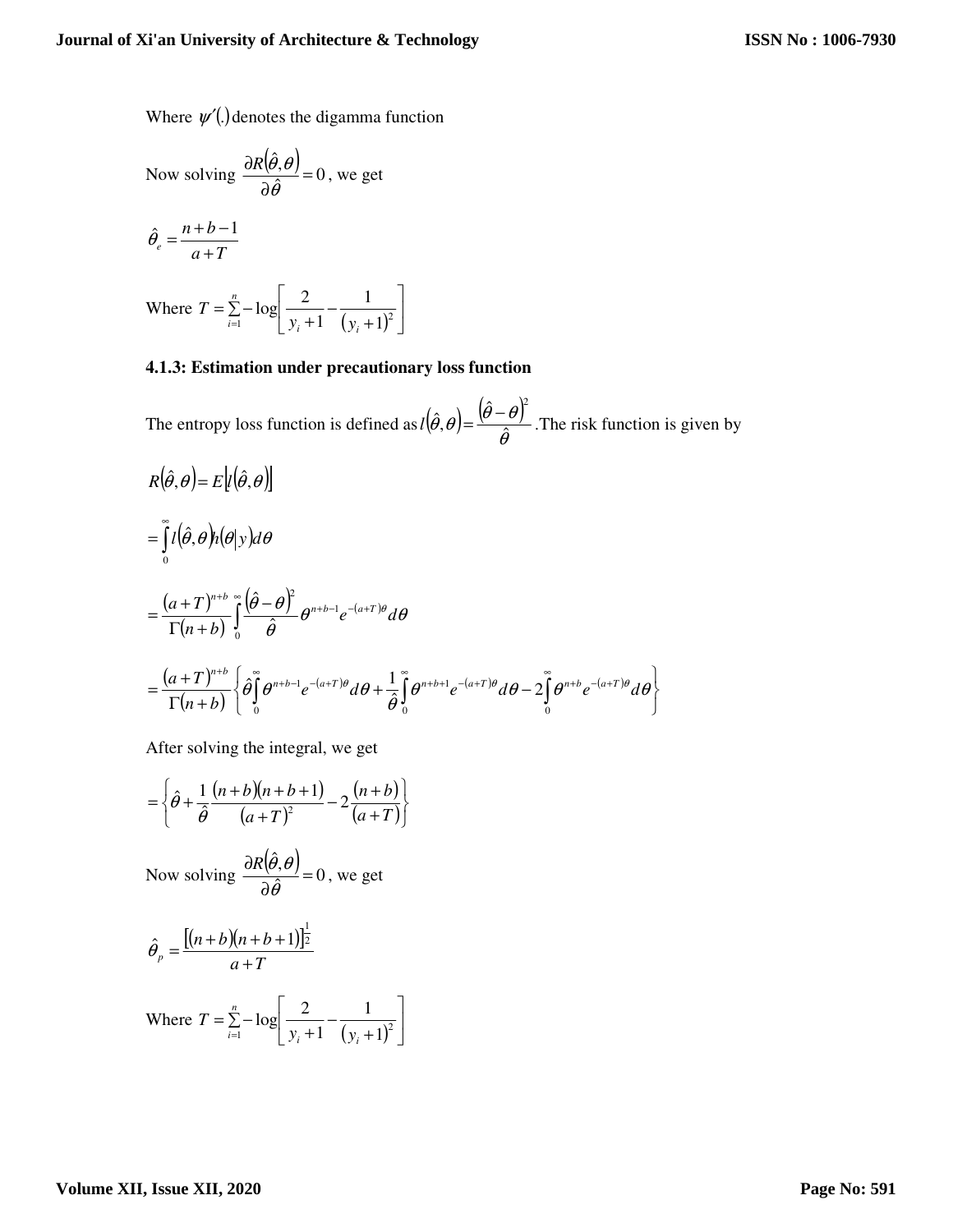#### **4.1.4: Estimation under linex loss function**

The linex loss function is defined as  $l(\hat{\theta}, \theta) = \exp{\phi_1(\hat{\theta} - \theta)} - b_1(\hat{\theta} - \theta) - 1$ . The risk function is given by

$$
R(\hat{\theta}, \theta) = E[(\hat{\theta}, \theta)h(\theta|y)d\theta
$$
  
= 
$$
\int_{0}^{\infty} l(\hat{\theta}, \theta)h(\theta|y)d\theta
$$
  
= 
$$
\frac{(a+T)^{n+b}}{\Gamma(n+b)}\int_{0}^{\infty} [\exp\{\phi_1(\hat{\theta}-\theta)\} - b_1(\hat{\theta}-\theta) - 1]e^{n+b-1}e^{-(a+T)\theta}d\theta
$$
  
= 
$$
\frac{(a+T)^{n+b}}{\Gamma(n+b)}\left[e^{b_1\hat{\theta}}\int_{0}^{\infty} \theta^{n+b-1}e^{-(a+b_1+T)\theta}d\theta - b_1\hat{\theta}\int_{0}^{\infty} \theta^{n+b-1}e^{-(a+T)\theta}d\theta + b_1\int_{0}^{\infty} \theta^{n+b}e^{-(a+T)\theta}d\theta - \int_{0}^{\infty} \theta^{n+b-1}e^{-(a+T)\theta}d\theta\right]
$$

After solving the integral, we get

$$
= \left\{ e^{b_1 \hat{\theta}} \left( \frac{a+T}{a+b_1+T} \right)^{n+b} - b_1 \hat{\theta} + \frac{(n+b)b_1}{(a+T)} - 1 \right\}
$$

Now solving 
$$
\frac{\partial R(\hat{\theta}, \theta)}{\partial \hat{\theta}} = 0
$$
, we get

$$
\hat{\theta}_l = \frac{1}{b_1} \log \left( \frac{a+b_1+T}{a+T} \right)^{n+b}
$$

Where  $T = \sum_{i=1}^{n} -\log \left[ \frac{2}{y_i + 1} - \frac{1}{(y_i + 1)^2} \right]$ 1  $\mathbf{r}$ L Γ + − +  $=\sum_{i=1}$  *n*  $\sum_{i=1}^{\infty}$   $y_i + 1$   $(y_i$  $T = \sum_{i=1}^{n} -\log \left( \frac{2}{y_i+1} - \frac{1}{(y_i+1)^2} \right)$ 1 1  $log\left|-\frac{2}{2}\right|$ 

#### **5:- Simulation Analysis**

This section is dedicated to the simulation analysis, we generate  $N = 1500$  random samples of size  $n = 50,100$  and 150 to represent a small, medium and large data set from inverse Topp-Leone distribution for specific values of  $\theta = 0.5$  and 1. The shape parameter is estimated with maximum likelihood estimation and Bayesian using extended Jeffery's prior and gamma prior. For extended Jeffrey's prior we chose  $c = 0.5$  and 1 and the value of loss function  $b_1 = 0.06$  and 0.09. In case of gamma prior we chose  $a = 0.5,1.0$  and  $b = 0.5,1.0$  with loss function  $b_1 = 0.06$  and 0.09.R software is used for simulation analysis in order to examine and compare the efficiency of the estimates for different sample sizes with different values of loss functions. The results are presented in table 5.1 and 5.2.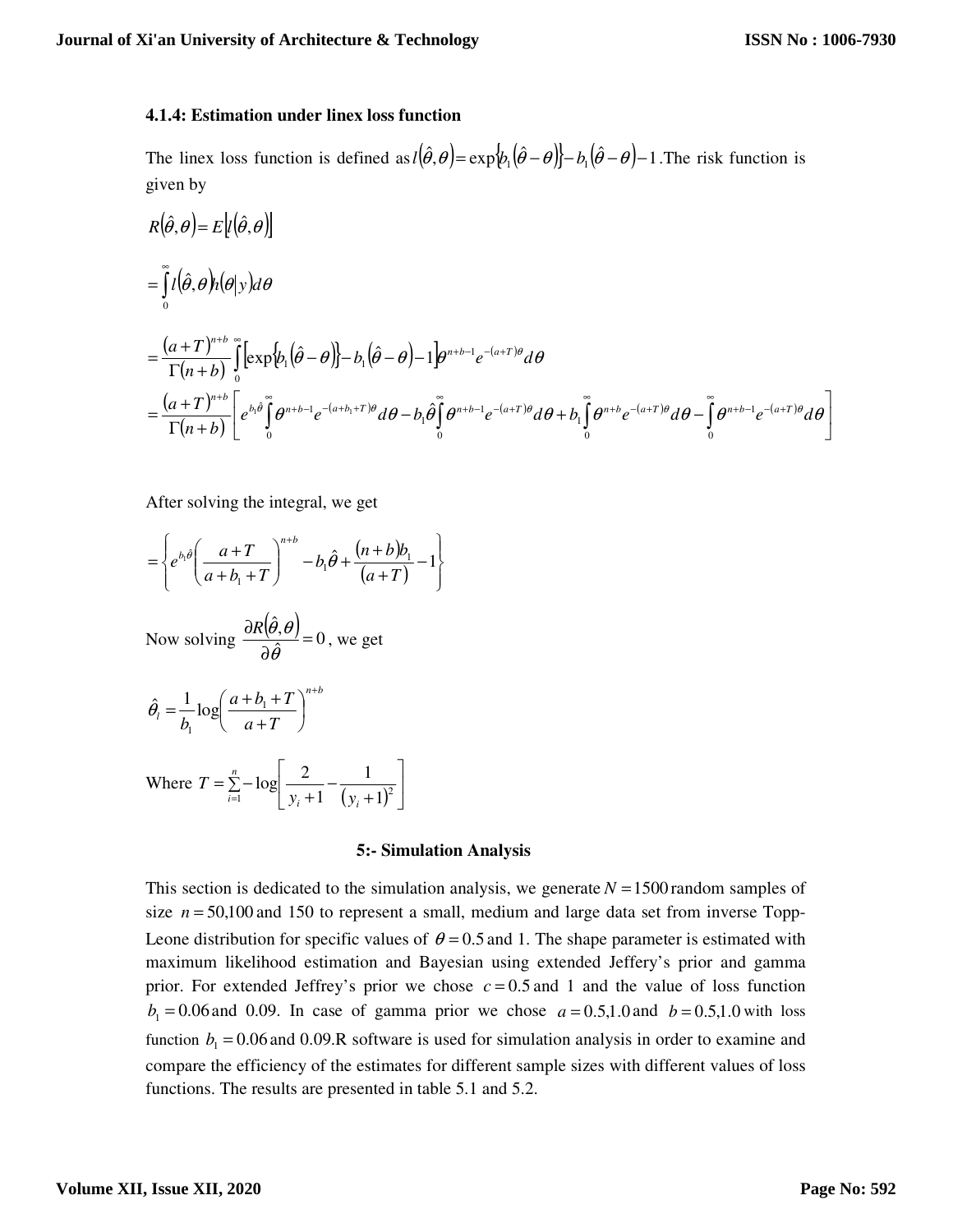## **Table 5.1**

| $\mathbf n$ | $\hat{\theta}$ | C   | $\hat{\theta}_{\scriptscriptstyle\mathit{s}}$ | $\hat{\theta}_{{\scriptscriptstyle e}}$ | $\hat{\boldsymbol{\theta}}_p$ | $\hat{\theta}_{l}$ |              |
|-------------|----------------|-----|-----------------------------------------------|-----------------------------------------|-------------------------------|--------------------|--------------|
|             |                |     |                                               |                                         |                               |                    |              |
|             |                |     |                                               |                                         |                               | $b_1 = 0.06$       | $b_1 = 0.09$ |
| 50          | 0.5            | 0.5 | 0.01019658                                    | 0.01019497                              | 0.01019739                    | 0.01019656         | 0.01019654   |
|             |                | 1.0 | 0.01006666                                    | 0.01006506                              | 0.01006746                    | 0.01006662         | 0.0100666    |
|             | 1              | 0.5 | 0.1605382                                     | 0.1605446                               | 0.160535                      | 0.1605383          | 0.1605383    |
|             |                | 1.0 | 0.1591694                                     | 0.1591759                               | 0.1591662                     | 0.1591696          | 0.1591697    |
| 100         | 0.5            | 0.5 | 0.01003337                                    | 0.01003257                              | 0.01003377                    | 0.01003335         | 0.01003335   |
|             |                | 1.0 | 0.01002572                                    | 0.01002492                              | 0.01002612                    | 0.0100257          | 0.0100257    |
|             | $\mathbf{1}$   | 0.5 | 0.1603843                                     | 0.1603875                               | 0.1603827                     | 0.1603844          | 0.1603844    |
|             |                | 1.0 | 0.1602739                                     | 0.1602771                               | 0.1602723                     | 0.160274           | 0.160274     |
| 150         | 0.5            | 0.5 | 0.01001125                                    | 0.01001071                              | 0.01001151                    | 0.01001123         | 0.01001123   |
|             |                | 1.0 | 0.01004535                                    | 0.01004483                              | 0.01004563                    | 0.01004535         | 0.01004533   |
|             | $\mathbf{1}$   | 0.5 | 0.1600195                                     | 0.1600216                               | 0.1600184                     | 0.1600195          | 0.1600196    |
|             |                | 1.0 | 0.1600716                                     | 0.1600738                               | 0.1600706                     | 0.1600717          | 0.1600717    |

**Mean Square Error for**  $\hat{\theta}$  **Using Jeffery's Prior** 

 $\hat{\theta}_s$  = Square error loss function,  $\hat{\theta}_e$  = Estimation under Entropy,

 $\hat{\theta}_p$  = Estimation under Precautionary,  $\hat{\theta}_l$  = Estimation under LINEX

In table5.1, Bayes estimation with squared error loss function under extended Jeffery's prior the lesser values in most cases. Moreover, when sample size increase from 50 to 150, the mean square error decreases quite significantly.

**Table 5.2**

| $\mathbf n$ | $\hat{\theta}$ | a   | b   | $\hat{\theta}_{\scriptscriptstyle\mathit{s}}$ | $\hat{\theta}_{_{e}}$ | $\hat{\boldsymbol{\theta}}_p$ | $\hat{\theta}_{\scriptscriptstyle\!}$ |              |
|-------------|----------------|-----|-----|-----------------------------------------------|-----------------------|-------------------------------|---------------------------------------|--------------|
|             |                |     |     |                                               |                       |                               |                                       |              |
|             |                |     |     |                                               |                       |                               | $b_1 = 0.06$                          | $b_1 = 0.09$ |
| 50          | 0.5            | 0.5 | 0.5 | 0.02337317                                    | 0.02337461            | 0.02337391                    | 0.0233732                             | 0.0233732    |
|             |                | 0.5 | 1.0 | 0.02335441                                    | 0.02335582            | 0.02335512                    | 0.02335444                            | 0.02335444   |
|             | $\mathbf{1}$   | 0.5 | 0.5 | 0.2494094                                     | 0.2494161             | 0.2494127                     | 0.2494095                             | 0.2494096    |
|             |                | 0.5 | 1.0 | 0.4267061                                     | 0.4267121             | 0.4267091                     | 0.4267061                             | 0.4267062    |
|             | 0.5            | 0.5 | 0.5 | $6.735e-06$                                   | 6.7374e-06            | 6.7365e-06                    | 6.7356e-06                            | 6.7356e-06   |
| 100         |                | 0.5 | 1.0 | 7.1562e-06                                    | 7.1517e-06            | 7.1540e-06                    | 7.1561e-06                            | 7.1561e-06   |
|             | 1              | 0.5 | 0.5 | 0.2500997                                     | 0.250103              | 0.2501014                     | 0.2500998                             | 0.2500998    |
|             |                | 0.5 | 1.0 | 0.2490105                                     | 0.2490138             | 0.2490121                     | 0.2490105                             | 0.2490104    |
| 150         | 0.5            | 0.5 | 0.5 | 4.5992e-06                                    | 4.6011e-06            | $4.6002e-06$                  | 4.59938e-06                           | 4.59938e-06  |

## **Mean Square Error for**  $\hat{\theta}$  **Using gammaPrior**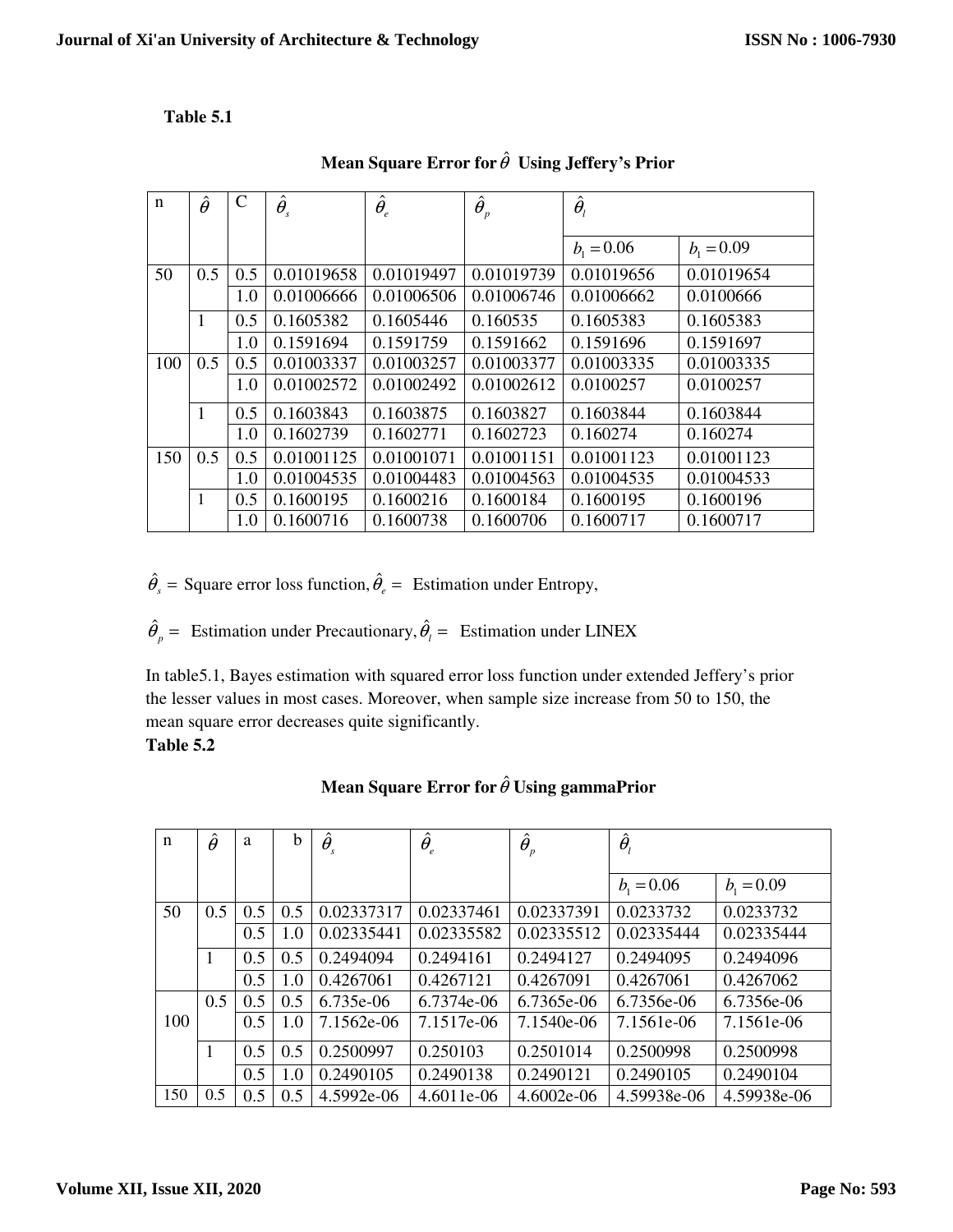|  |  |                                                       |                                 | $\mid 0.5 \mid 1.0 \mid 4.6406e-06 \mid 4.6426e-06 \mid 4.6416e-06 \mid 4.64060e-06 \mid 4.64060e-06$ |            |
|--|--|-------------------------------------------------------|---------------------------------|-------------------------------------------------------------------------------------------------------|------------|
|  |  | $\vert 0.5 \vert 0.5 \vert 0.2502639 \vert 0.2502661$ | 0.250265                        | 0.2502639                                                                                             | 10.2502639 |
|  |  | $0.5$   1.0   0.2497457   0.2497479                   | $\mid 0.2497468 \mid 0.2497457$ |                                                                                                       | 10.2497457 |

In table5.2, Bayes estimation with squared error loss function under gamma prior the lesser values in most cases. Moreover, when sample size increase from 50 to 150, the mean square error decreases quite significantly.

### **6: Application**

 In this section we provide a real life data sets through which the efficiency of the estimators and posterior risks of different loss function has been obtained.

### **Real Life Data Set**

 The following data represent 40 patients suffering from blood cancer(leukaemia) from one ministry of health hospitals in Saudi Arabia (see Abouammah et al.). The ordered lifetimes (in years) are given.

0.315, 0.496, 0.616, 1.145, 1.208, 1.263, 1.414, 2.025, 2.036, 2.162, 2.211, 2.37, 2.532, 2.693, 2.805, 2.91, 2.912, 3.192, 3.263, 3.348, 3.348, 3.427, 3.499, 3.534, 3.767, 3.751, 3.858, 3.986, 4.049, 4.244, 4.323, 4.381, 4.392, 4.397, 4.647, 4.753, 4.929, 4.973, 5.074, 5.381

By using different loss functions the Bayesian estimates and posterior risks of the posterior distribution through both prior's are as follows where posterior risks are in parenthesis.

| Table 6.1 |                                                                   |  |  |  |
|-----------|-------------------------------------------------------------------|--|--|--|
|           | <b>Bayes Estimation and Posterior Risks Using Jeffery's Prior</b> |  |  |  |

| $\hat{\theta}$ | $\overline{C}$ | $\hat{\theta}_{_{\!S}}$ | $\hat{\theta}_{_{\!e}}$ | $\hat{\boldsymbol{\theta}}_{{}_p}$ | $\hat{\theta}_{{\scriptscriptstyle l}}$ |              |
|----------------|----------------|-------------------------|-------------------------|------------------------------------|-----------------------------------------|--------------|
|                |                |                         |                         |                                    |                                         |              |
|                |                |                         |                         |                                    | $b_1 = 0.06$                            | $b_1 = 0.09$ |
| 1.0            | 0.5            | 0.5836                  | 0.5690                  | 0.5908                             | 0.5833                                  | 0.5832       |
|                |                | (0.0085)                | (3.622)                 | (8.616)                            | (0.0350)                                | (0.0525)     |
|                | 1.0            | 0.5690                  | 0.5544                  | 0.5763                             | 0.5688                                  | 0.5686       |
|                |                | (0.0083)                | (3.597)                 | (8.403)                            | (0.0341)                                | (0.0512)     |
|                | 1.5            | 0.5544                  | 0.5398                  | 0.5617                             | 0.5542                                  | 0.5541       |
|                |                | (0.0080)                | (3.571)                 | (8.191)                            | (0.0332)                                | (0.0499)     |
| 2.0            | 0.5            | 0.5836                  | 0.5690                  | 0.5908                             | 0.5833                                  | 0.5832       |
|                |                | (0.0085)                | (3.622)                 | (8.616)                            | (0.0350)                                | (0.0525)     |
|                | 1.0            | 0.5690                  | 0.5544                  | 0.5763                             | 0.5688                                  | 0.5686       |
|                |                | (0.0083)                | (3.597)                 | (8.403)                            | (0.0341)                                | (0.0512)     |
|                | 1.5            | 0.5544                  | 0.5398                  | 0.5617                             | 0.5542                                  | 0.5541       |
|                |                | (0.0080)                | (3.571)                 | (8.191)                            | (0.0332)                                | (0.0499)     |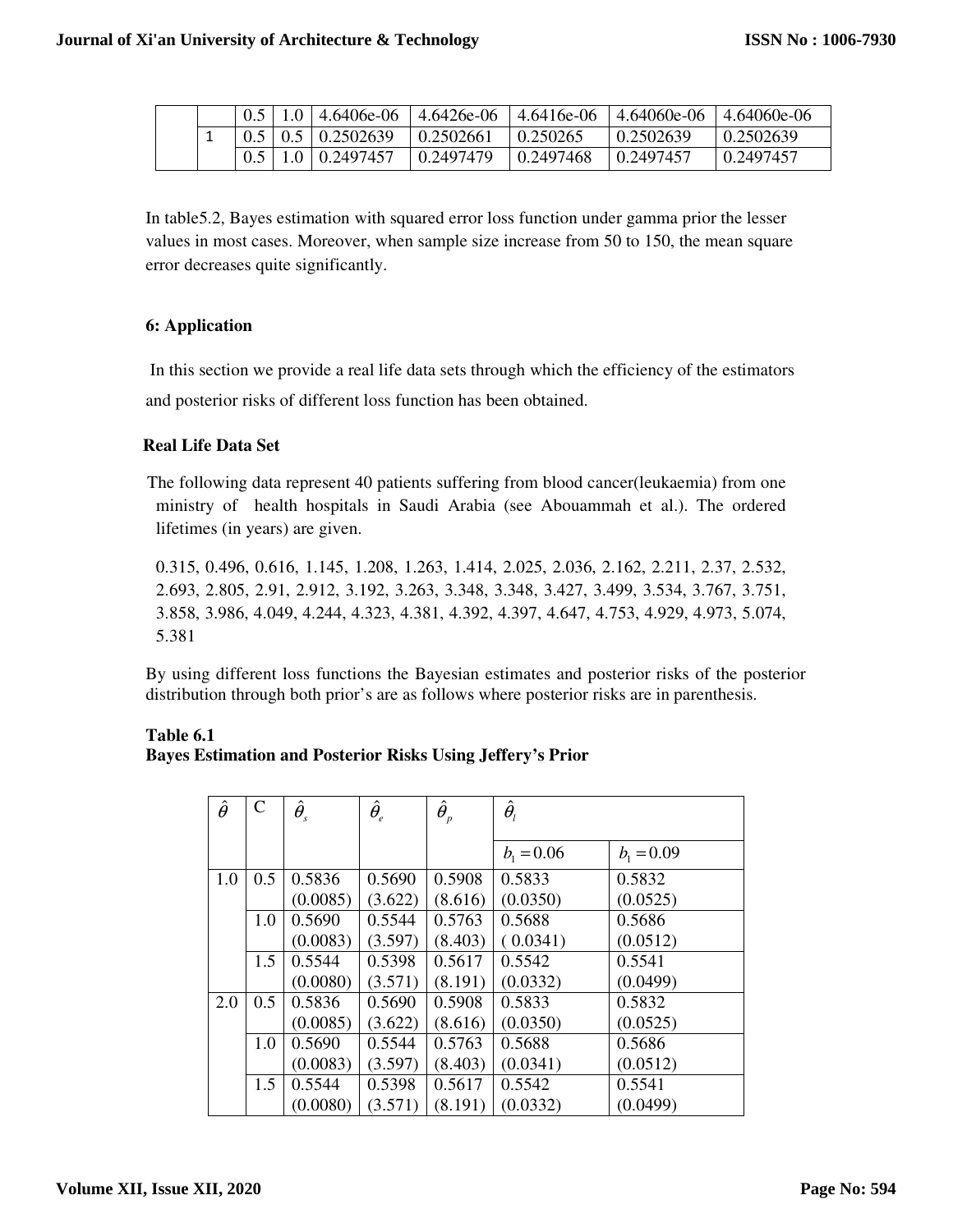$\hat{\theta}_s$  = Square error loss function,  $\hat{\theta}_e$  = Estimation under Entropy,

 $\hat{\theta}_p$  = Estimation under Precautionary,  $\hat{\theta}_l$  = Estimation under LINEX

### **Table 6.2**

| <b>Bayes Estimation and Posterior Risks Using GammaPrior</b> |
|--------------------------------------------------------------|
|--------------------------------------------------------------|

| $\hat{\theta}$ | a   | b   | $\hat{\theta}_{\scriptscriptstyle\mathit{s}}$ | $\hat{\theta}_{_{e}}$ | $\hat{\boldsymbol{\theta}}_{{}_p}$ | $\hat{\theta}_{\scriptscriptstyle\!}$ |                    |
|----------------|-----|-----|-----------------------------------------------|-----------------------|------------------------------------|---------------------------------------|--------------------|
|                |     |     |                                               |                       |                                    | $b_1 = 0.06$                          | $b_1 = 0.09$       |
| 1.0            | 0.5 | 0.5 | 0.5866<br>(0.0084)                            | 0.5721<br>(4.247)     | 0.5793<br>(0.5699)                 | 0.5864<br>(0.0351)                    | 0.5862<br>(0.0527) |
|                | 0.5 | 1.0 | 0.5939<br>(0.0086)                            | 0.5794<br>(4.247)     | 0.5866<br>(0.5771)                 | 0.5936<br>(0.0356)                    | 0.5935<br>(0.0534) |
|                | 1.0 | 0.5 | 0.5824<br>(0.0083)                            | 0.5680<br>(4.254)     | 0.5752<br>(0.5637)                 | 0.5821<br>(0.0349)                    | 0.5820<br>(0.0524) |
| 2.0            | 0.5 | 0.5 | 0.5866<br>(0.0084)                            | 0.5721<br>(4.247)     | 0.5793<br>(0.5699)                 | 0.5864<br>(0.0351)                    | 0.5862<br>(0.0527) |
|                | 0.5 | 1.0 | 0.5939<br>(0.0086)                            | 0.5794<br>(4.247)     | 0.5866<br>(0.5771)                 | 0.5936<br>(0.0356)                    | 0.5935<br>(0.0534) |
|                | 1.0 | 0.5 | 0.5824<br>(0.0083)                            | 0.5680<br>(4.254)     | 0.5752<br>(0.5637)                 | 0.5821<br>(0.0349)                    | 0.5820<br>(0.0524) |

Among other loss functions, it is evident from Table 6.1 and Table 6.2. That the square error loss function shows smaller Bayes posterior risk under the both assumptions (extended Jeffery's prior and gamma prior). According to decision rule of less Bayes posterior risk, we accomplish that square error loss function is more useful than others.

#### **Conclusion**

In this paper, we have initially obtained the Bayes posterior distribution and estimation of parameter of the inverse Topp-Leone distribution under both informative and noninformative priors. We have discussed different loss functions among them square error loss function provide less Bayes posterior risk. Eventually through simulation analysis and application, the performance of the estimators has been achieved.